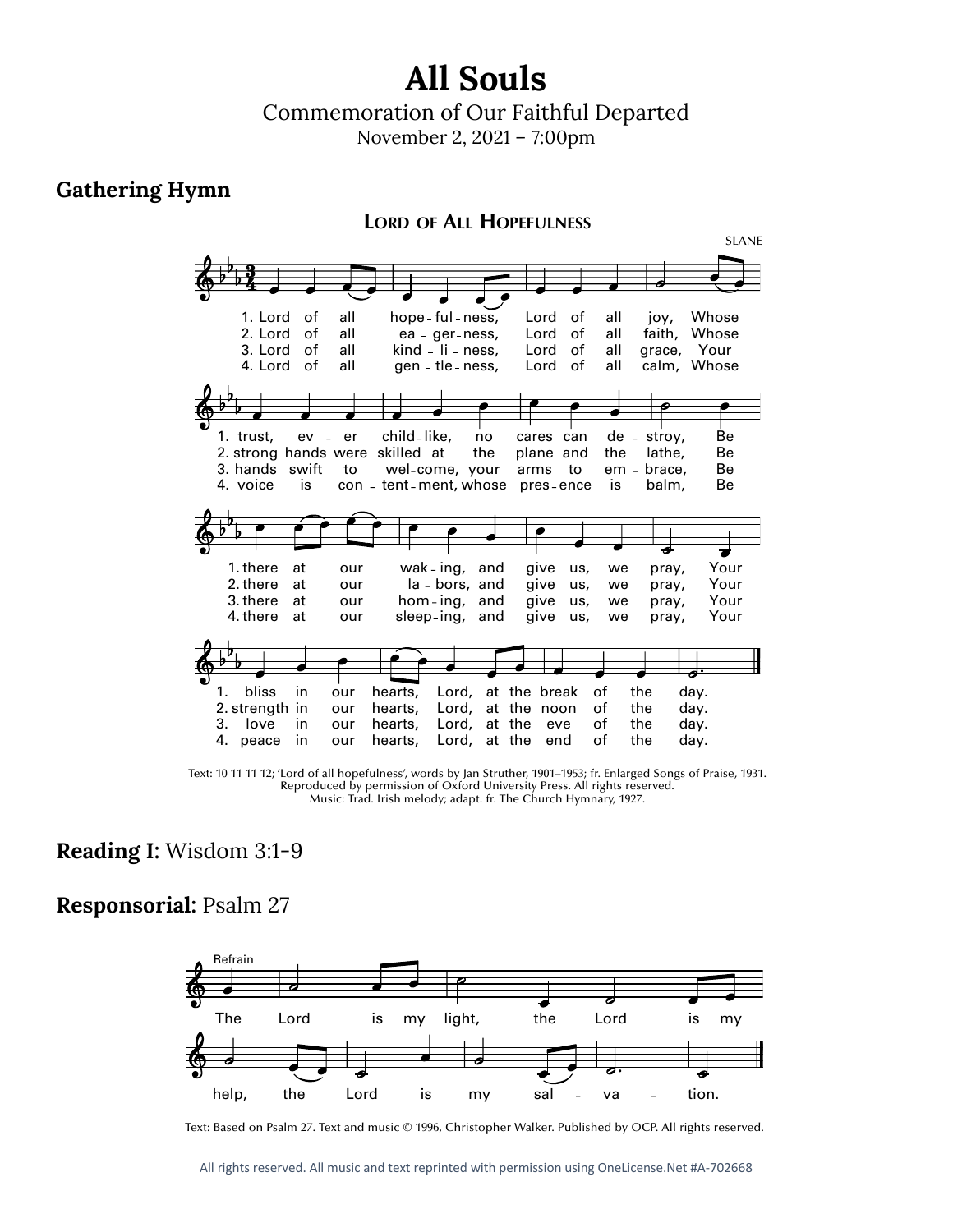### Reading II: Romans 6:3-9

#### **Gospel Acclamation:**



**Gospel:** John 6:37-40

#### **Homily**

#### **Prayers of the Faithful:**

*At this time, we will read all the names of our beloved dead that you have submitted to the parish.*

#### **Preparation Hymn:**

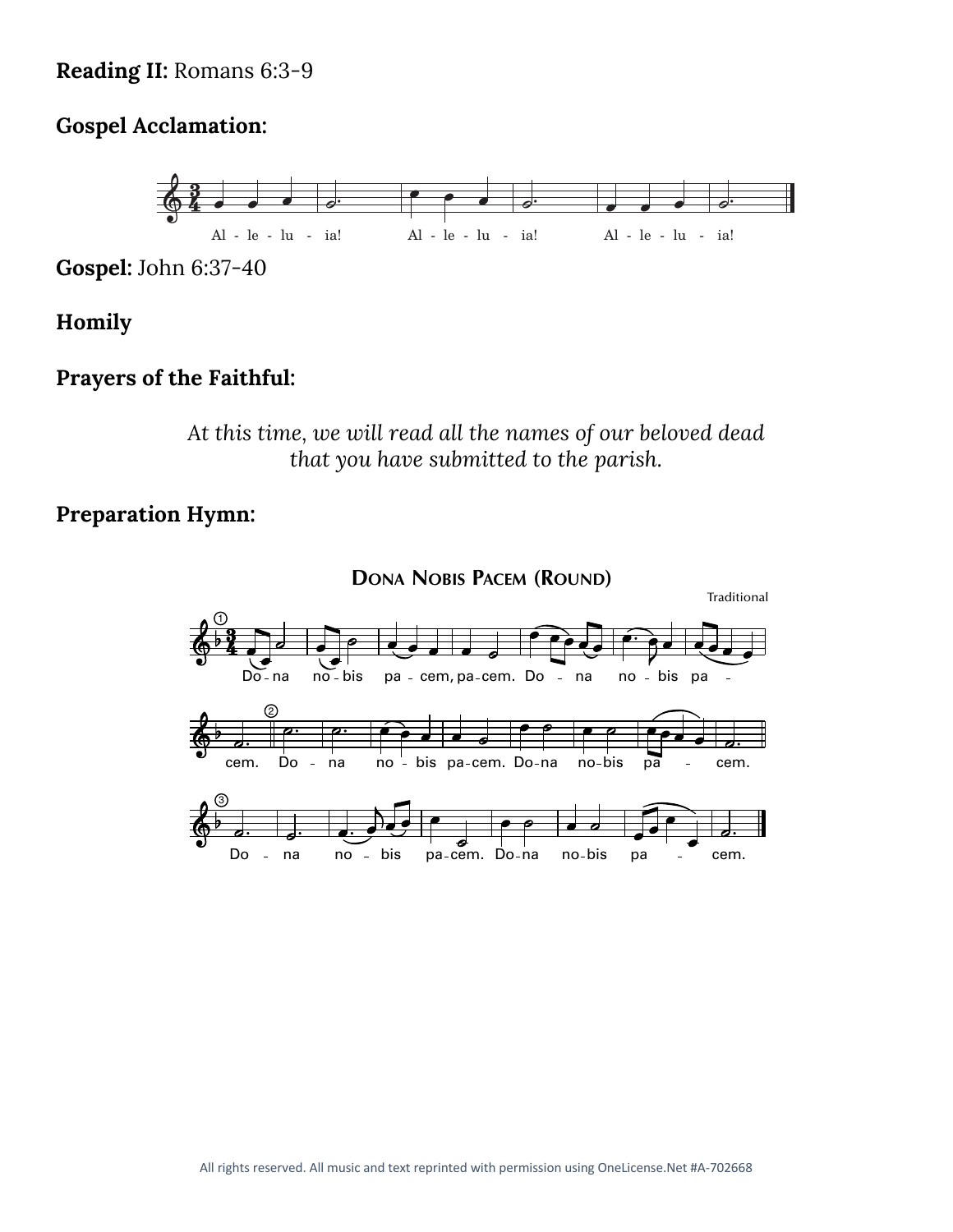**SAINTS AND BELOVED OF GOD** Dan Schutte  $\oint$ Refrain<br>4 % œ œ œ œ œ In ev ery place and  $\overrightarrow{a}$ . time ‰  $\overline{\phantom{a}}$ œ œ œ œ the bless-ed walk a  $\overline{\mathbb{Q}}$  $\overrightarrow{c}$  $\frac{1}{2}$   $\frac{9}{2}$   $\frac{1}{2}$ mong us. There's a might - y throng that œ  $\overrightarrow{e}$   $\overrightarrow{e}$  $\overline{\phantom{a}}$ œ œ œ œ that stands at our side,  $\phi$   $\rightarrow$   $\rightarrow$ œ the saints  $\overline{\phantom{a}}$  $\bullet$   $\bullet$   $\bullet$   $\bullet$ œ saints and be loved of -  $\overrightarrow{a}$ . God.  $\overline{\mathbf{r}}$  $\overline{\mathbb{Q}}$  $\overline{\phantom{a}}$ 3. For the saints 1. We are joined 2. We are stirred 4. They will greet 5. To our Verses œ œ œ œ  $\overline{\phantom{a}}$ God of by by their faith - ful us with great be the pow'r the past a great and com re and  $\overrightarrow{c}$ œ ‰  $\overrightarrow{e}$ pres - ent, mu - nion, wit - ness joic - ing glo - ry! for the here on to the at the To the - -  $\Leftrightarrow$   $\bullet$   $\bullet$   $\bullet$ —<br>●<del> </del> 3. saints of 1. earth and 2. God who takes flesh and 4. dawn of 5. Christ be our fam - 'ly in heav'n a e - ter - nal all thanks and and friends,  $\overrightarrow{r}$ bove, bone, day, praise! they have found their home for to when we're home at To - bove, for this feast pre-pared the Christ who lives the God who nœ œ œ. last is  $\overset{\circ}{\circ}$ œ 3. in Christ the Lord, whose king-dom 1. by Christ the Lord, 2. in hands and hearts, by 4. 5. and  $\qquad \qquad$  $\begin{matrix} \uparrow \end{matrix}$  $\rightarrow$ œ heav - en's hearth where pil - grims come to to the Lamb, com - pan - ions in our voic - es œ ˙ œ œ fac - es nev - er in his not his let us raise!  $\overline{\mathbf{e}}$ ends. love. own. stay. ∑ to Refrain

© 2016, Daniel L. Schutte. Published by OCP, 5536 NE Hassalo, Portland, OR 97213. All rights reserved.